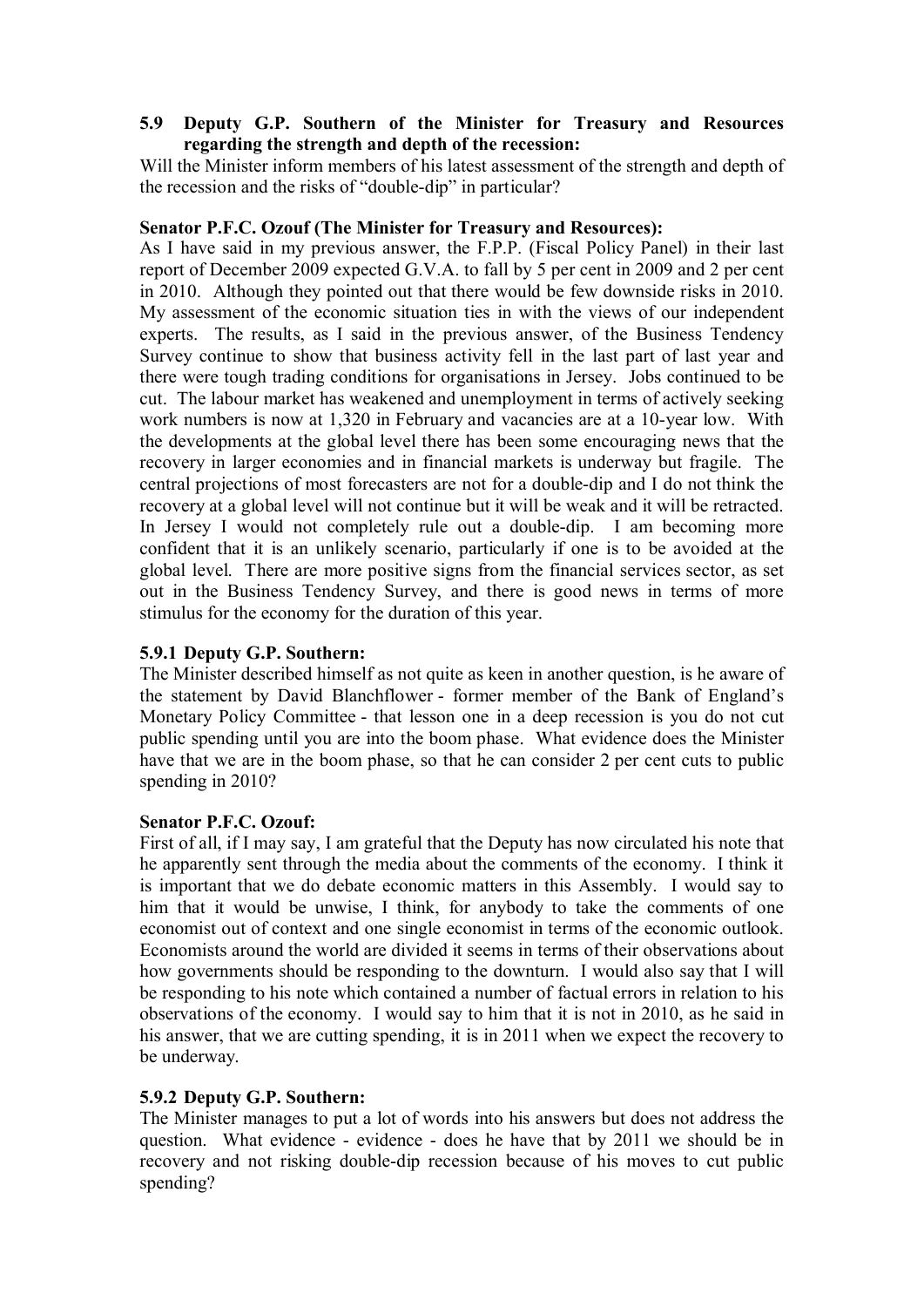### **Senator P.F.C. Ozouf:**

First of all I do not expect that a 2 per cent cut in the efficiency of the public sector is likely to have a corresponding effect in relation to the economy. Secondly, I am optimistic that the economy will return to growth in 2011. If nothing else that is as a result of the likely return of a rise in interest rates which has a very magnifying effect on the Jersey economy. Some people are asking why the Jersey economy from a statistics point of view is falling and has fallen more sharply than, for example, Guernsey. That is simply as a result of the scale of the financial services activity that we have in Jersey. When interest rates rise we will see our economy growing and I am confident that will happen in 2011.

## **5.9.3 Deputy M.R. Higgins:**

Could the Minister clarify the role of the Fiscal Policy Panel. He gives great credence to the view of the fall in G.V.A. but is it not true that they are relying for quantitative data from the economics unit and only take qualitative soundings during their infrequent visits to the Island? Therefore any view they have regarding G.V.A. is coming from the same section that provides the Minister his information, is it not totally independent in that sense?

## **Senator P.F.C. Ozouf:**

I hope very much that the Deputy is not attempting to cast aspersions on the Fiscal Policy Panel and the Members. I am grateful for that, I assume he is not. The Fiscal Policy Panel is made up of eminent economists who have been appointed, among other things, to the Monetary Policy Committee at the Bank of England. These are eminent economists with a track record across Europe and they are not going to be told by anybody of how to interpret data. They have encouraged the Statistics Unit to create the Business Tendency Survey as I understand it in order that there be a better dataset in order for them to take a range of indicators in terms of what their views of the economy are.

#### **5.9.4 Deputy S. Pitman:**

I believe that one of the aims of Deputy Southern's challenge to the Minister in holding a public debate on this subject was so that the Minister could submit himself to questions from members of the public. Does he not see that as a vital role of his Ministerial position?

#### **Senator P.F.C. Ozouf:**

I absolutely agree with that and I am very much aware that there is going to have to be an extensive public engagement and public debate in terms of how we deal with the Comprehensive Spending Review and the Fiscal Strategy Review. Deputy Southern in his note circulated says that I was ruling out tax increases. I need to say, and I have some bad news for the Deputy, I am not ruling out tax increases, that is why we are running the twin strategy of the Comprehensive Spending Review and the Fiscal Strategy Review, and there will be a paper published in May on options for tax rises. It will be for this Assembly to decide what the balance is between spending cuts and tax rises. We are going through the research phase of exactly identifying what the options are, we will have a debate in this Assembly in 3 or 4 weeks' time on the balance and no doubt there will be extensive public discussions about how we deal with the challenges ahead.

#### **5.9.5 Deputy S. Pitman:**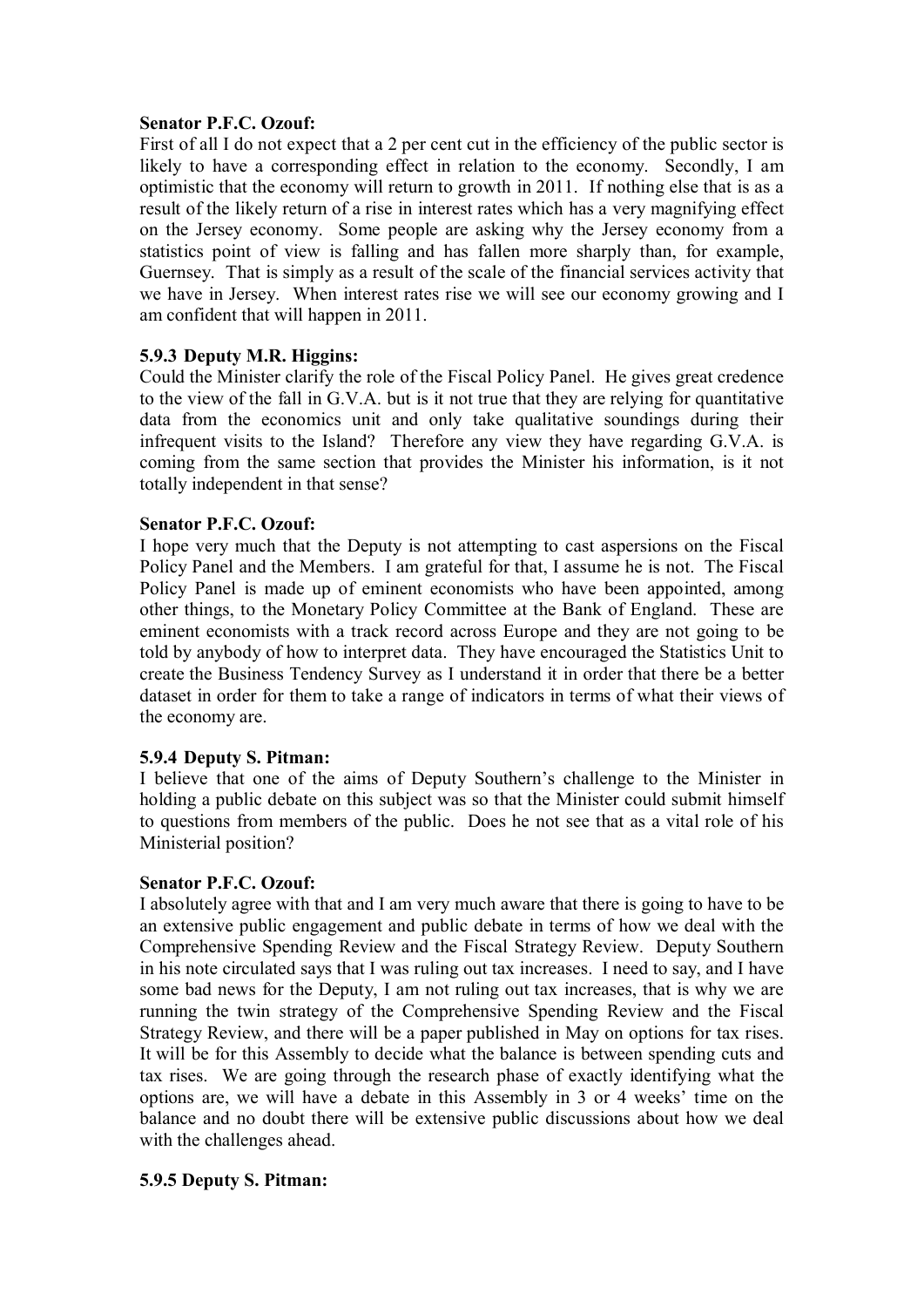Does he not consider that views and questions from the public to the Minister are very important and will he reconsider his decision in submitting himself to the public in a public debate with Deputy Southern, because I believe that the debate will be going ahead but if the Minister is not there there will be an empty seat in his place.

### **Senator P.F.C. Ozouf:**

I am not sure whether or not this is a J.D.A. (Jersey Democratic Alliance) event. I need to say to the Deputy that I do submit myself for public scrutiny and examination in relation to my policies, I am on talkback on Radio Jersey this Sunday. I am going to be explaining some issues concerning the comprehensive spending review, *et cetera*. But what I would say to the Deputy is this, she and her colleagues in the J.D.A. I think believe that it is not possible to make meaningful savings and efficiencies in the public sector. What I think they are trying to do is they are trying to stop any even discussion and options about reform and change and modernisation of the public sector before it happens. **[Interruption]** 

## **Deputy G.P. Southern:**

Sir, this is outrageous.

# **The Bailiff:**

One moment, Deputy.

## **Senator P.F.C. Ozouf:**

So therefore I am quite happy. We will have a debate first in this Assembly of the broad principles, some Members are not happy with the extent of the cuts that I am proposing. Some Members want me to go further. We will have a debate in this Assembly first, we will get the data and it will be for this Assembly to decide what the balance between cuts and taxes are.

# **Deputy S. Pitman:**

Deputy Wimberley will be attending that public debate so it is not just a J.D.A. thing.

# **The Bailiff:**

Deputy, please. Deputy Tadier and then a final question from Deputy Southern.

# **5.9.6 Deputy M. Tadier:**

I am very interested to hear the Minister's comments on waste and I would like to ask if he has seen David Mitchell when he talks about waste, it is very incisive. But that is not the question I am going to ask. I am sure he and the public can google that if they want to. The question I would ask is that I am sure the Minister will agree that one of the main reasons for the sub-prime and the whole recession that we have been through is that people have been borrowing and also banks have been lending money that they could not pay back. We know that the Minister preaches zealously that we should be living within our means as a States Assembly, what steps will he be taking to encourage locals to live within their means and not spending money that they cannot afford to spend, and how will he level that if it means that we are going to have to back-pedal it on consumerism in the Island?

[11:00]

**Senator P.F.C. Ozouf:**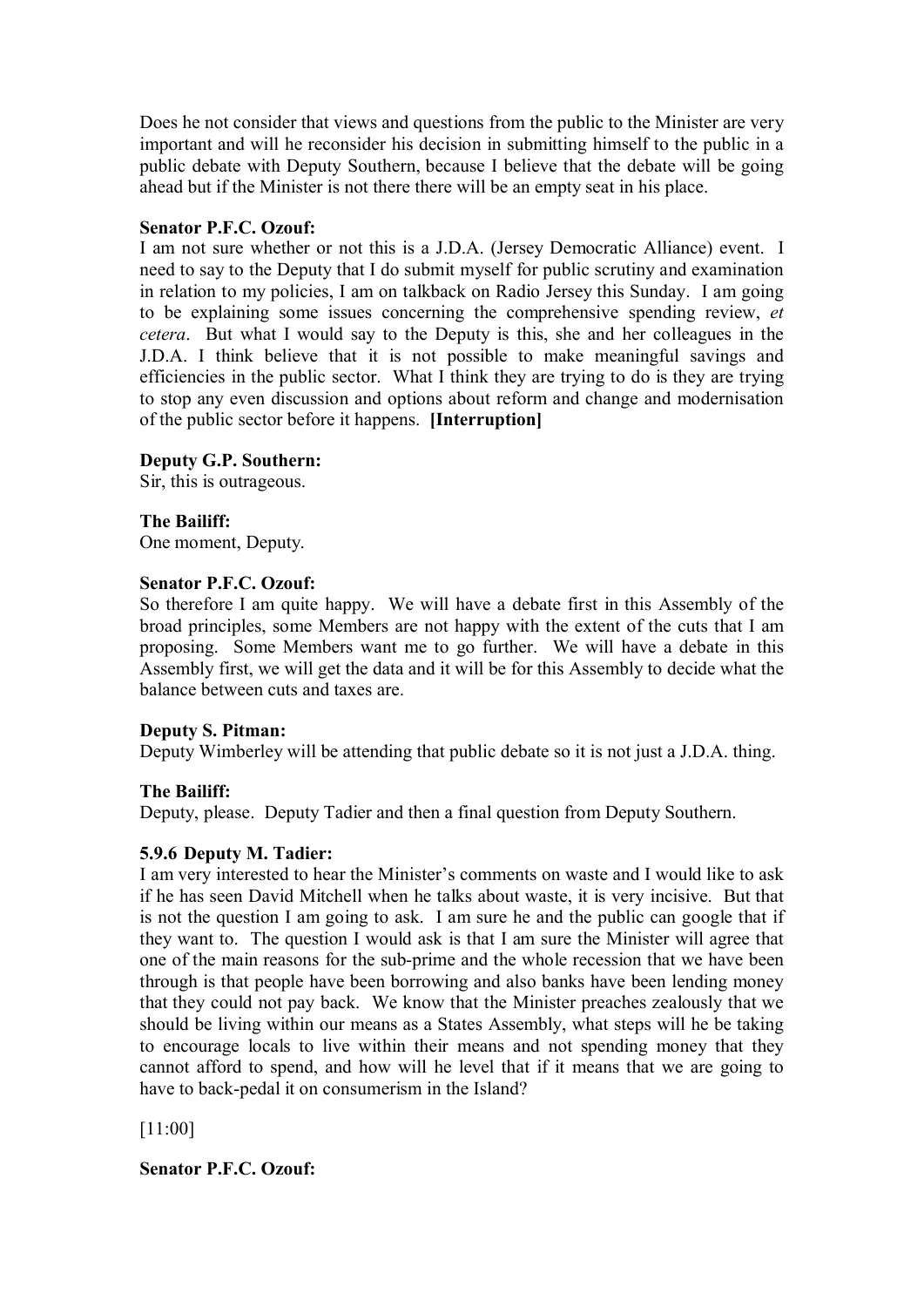I am not sure that I can solve or attempt to solve all of the ills of the consumer society or whatever. I have got to deal with the issues of public finances and to balance the books. Jersey will exit the global recession in a far better position than most other places and the Deputy is quite right to say that the States is not beleaguered with debt and will not have the hangover of large deficits going forward. We will be able to share the proceeds of the growth, which will come, by investing in public services in the future. We do have to make some short term decisions though within the next 2-3 years and we need to close that deficit so that we do not bequeath to our successor States Assemblies debt that needs to be repaid. That is what I am trying to do. We have a £50 million recurring problem, let us work together in order to try and find solutions to that, both on the spending side and, I have to say to Deputy Southern, there will need to be some consideration of tax rises too.

## **The Bailiff:**

Deputy Southern, final question.

## **5.9.7 Deputy G.P. Southern:**

I am glad to hear the Minister will publish his proposals or suggestions for alternative tax treatment. Will he also agree alongside that to paint an outline of the full picture of the potential 10 per cent cuts over a 3-year period so that everyone can see what the whole package might contain, and not just the initial bit, the 2 per cent? Also will he agree once this information is made public to debate the issues in the whole before a wider audience than this body or the I.O.D. (Institute of Directors)?

#### **Senator P.F.C. Ozouf:**

The decisions in relation to spending constraints will be in 2 parts. Firstly the 2 per cent proposed in the business plan this year and then the 3 and 5 per cent proposals in the budget debate later on this year. I would have thought that every member of this Assembly would agree that there is scope in all departments in order to deal with a constraint in terms of inefficiency. Two per cent is not a large figure. It is a small figure compared to most households, most governments, most businesses. This is normal operational matters. We need to assist our Civil Service, we need to assist the public sector to make those, I think, easy decisions, or relatively easy decisions. The 3 and the 5 per cent, the Deputy is quite right, is going to be much more difficult and we are going to have to have a much more engaging debate about how we deal with that. It is going to require change. I certainly do not want to be part of death by 1,000 cuts at public sector. This is a chance to modernise, reform, allocate resources where they are needed.

#### **5.9.8 Deputy G.P. Southern:**

Will the Minister answer the question? When will he publish the potential 5 and 10 per cent figures so that we can see the debate in the whole? Because there is no point in doing 2 per cent not knowing where you are going.

#### **Senator P.F.C. Ozouf:**

The difficulty I have is that the Deputy ... we deal in a very transparent way in Jersey in relation to politics. People know what is being asked of them. The details of the 3 and the 5 per cent will not be available and not be published, because they are not completed, until September at the very earliest. The 2 per cent is now being reviewed by departments. What the Deputy is trying to do is he is trying say: "I know that the 3 and 5 and 2 is not possible and therefore do not even start working on it." We are